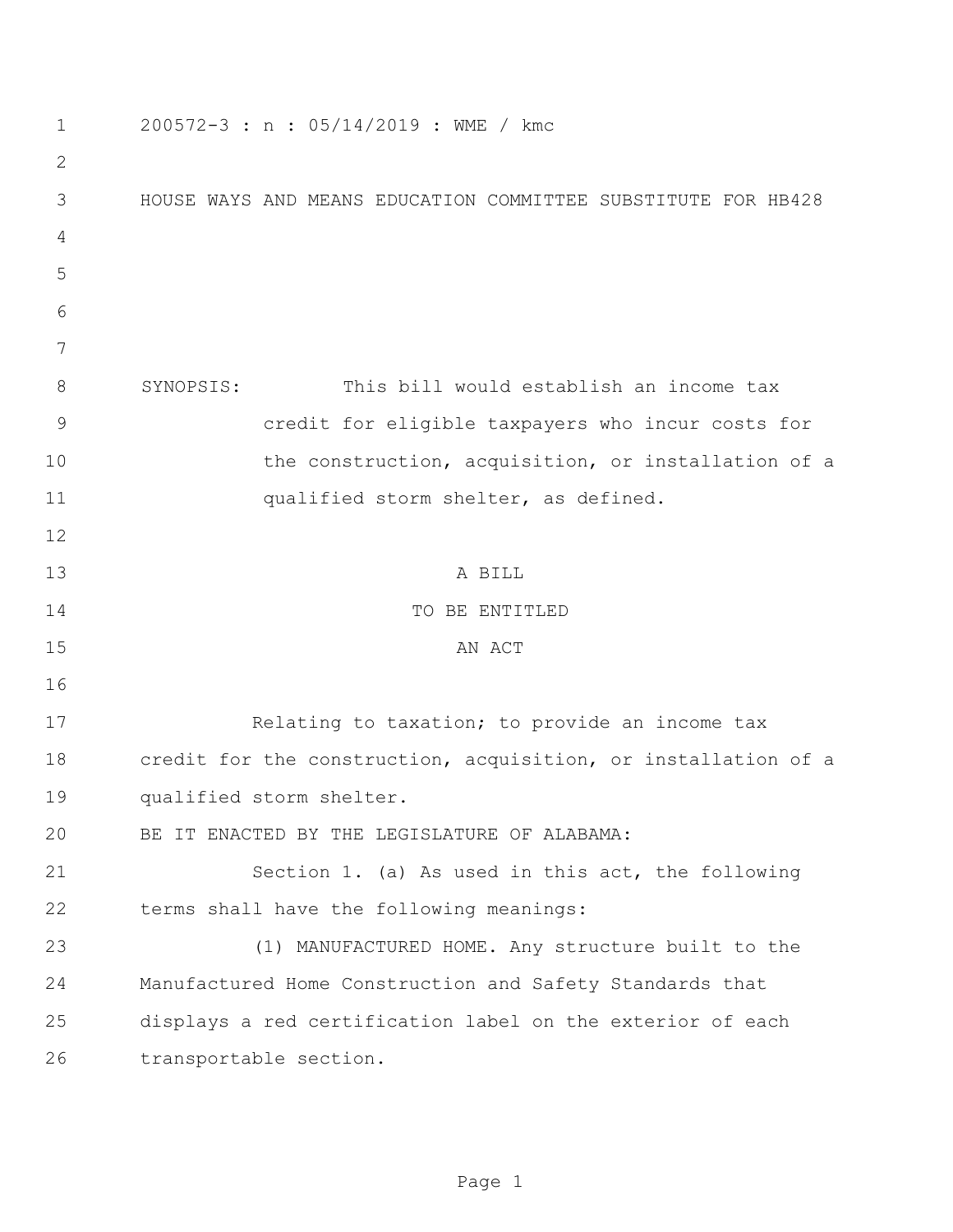(2) SINGLE FAMILY RESIDENCE BUILDING. A structure designed according to the International Residential Codes or its predecessor codes.

 (3) PRIMARY RESIDENCE. Any manufactured home or single family residence building that is the legal residence of the taxpayer and is used for purposes of the taxpayer's income tax calculation.

 (4) QUALIFIED STORM SHELTER. A storm shelter or safe room to which all of the following apply:

10 a. The design is capable of withstanding an EF5 tornado.

 b. The shelter or room is placed in service as an attachment to the taxpayer's primary residence, or on the same 14 lot or parcel as the residence, and no other qualified storm shelter is attached to the residence or on the lot.

 c. The shelter or room meets or exceeds the most recent Federal Emergency Management Agency minimum criteria 18 for the design, construction, and operation of residential safe rooms.

 d. The shelter or room is built on the site of the taxpayer's primary residence or is manufactured offsite and installed on the site of the taxpayer's primary residence.

 (b)(1) An Alabama income tax credit is established for eligible taxpayers who incur costs for the construction, acquisition, or installation of a qualified storm shelter in 26 the state. Except as provided in subdivision (2), the tax credit shall equal three thousand dollars (\$3,000) or 50

Page 2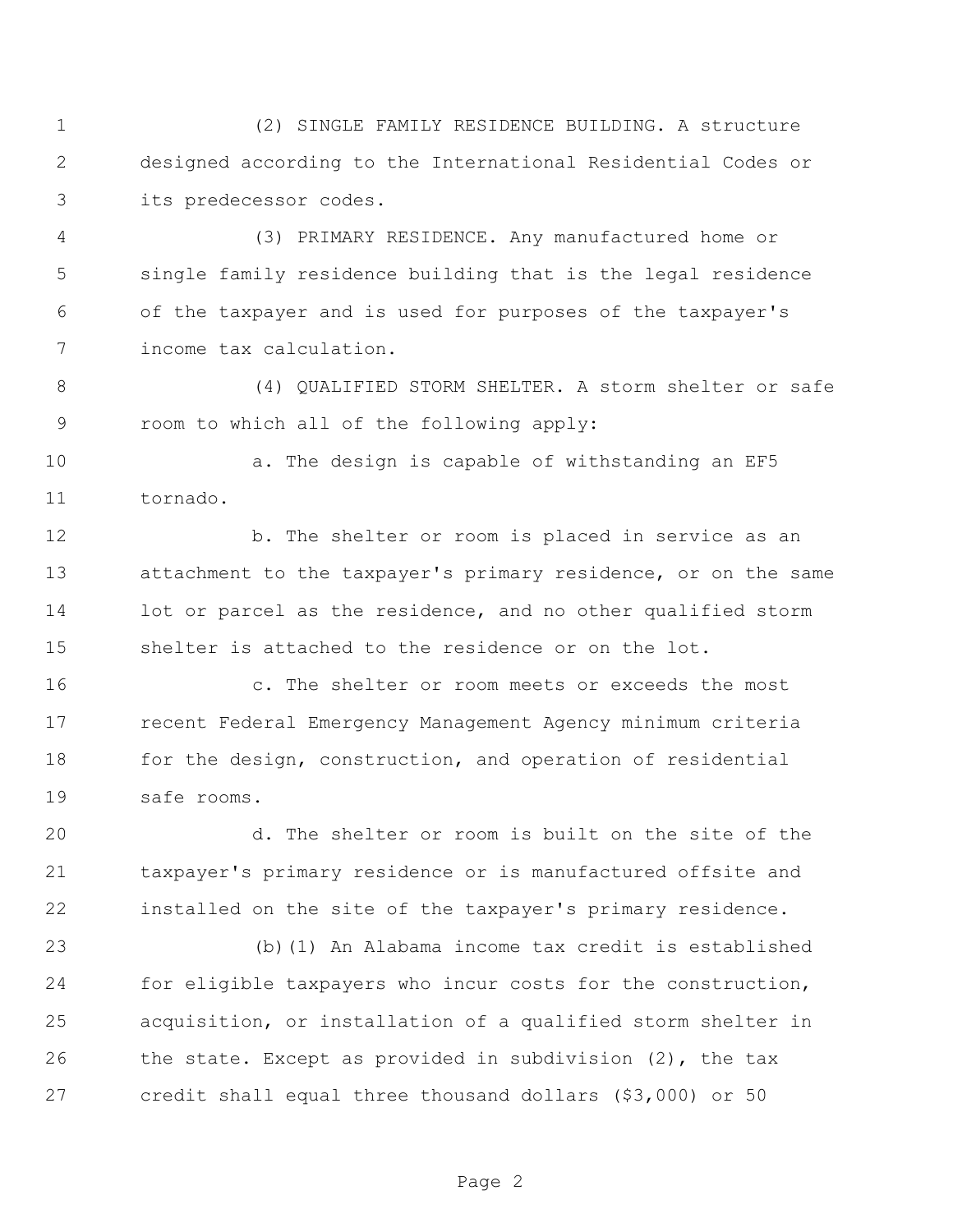percent of the total cost of the construction, acquisition, and installation of the qualified storm shelter, whichever is lesser.

 (2) When a person incurs the cost to construct, acquire, or install a qualified storm shelter on a property owned by another person, the person shall be eligible for a tax credit equal to four thousand five hundred dollars (\$4,500) or 75 percent of the total cost of the construction, acquisition, and installation of the qualified storm shelter, whichever is lesser.

 (3) The tax credit must be taken in the earliest tax year in which the shelter was placed into service.

 (c) The tax credit issued under this act may not decrease a taxpayer's tax liability to less than zero. The tax credit is not refundable or transferable. The taxpayer applying for the tax credit shall apply for the tax credit for 17 the year in which the storm shelter was acquired, constructed, or installed.

 (d) The Department of Revenue shall prescribe a form to claim the tax credit issued under this act that provides information to the department sufficient for the proper administration of the tax credit. The form shall allow a taxpayer to submit documentation that the costs for which the taxpayer claims credit were incurred for the construction, acquisition, or installation of a qualified storm shelter and that the qualified storm shelter meets or exceeds the Federal Emergency Management Agency minimum criteria for safety.

Page 3